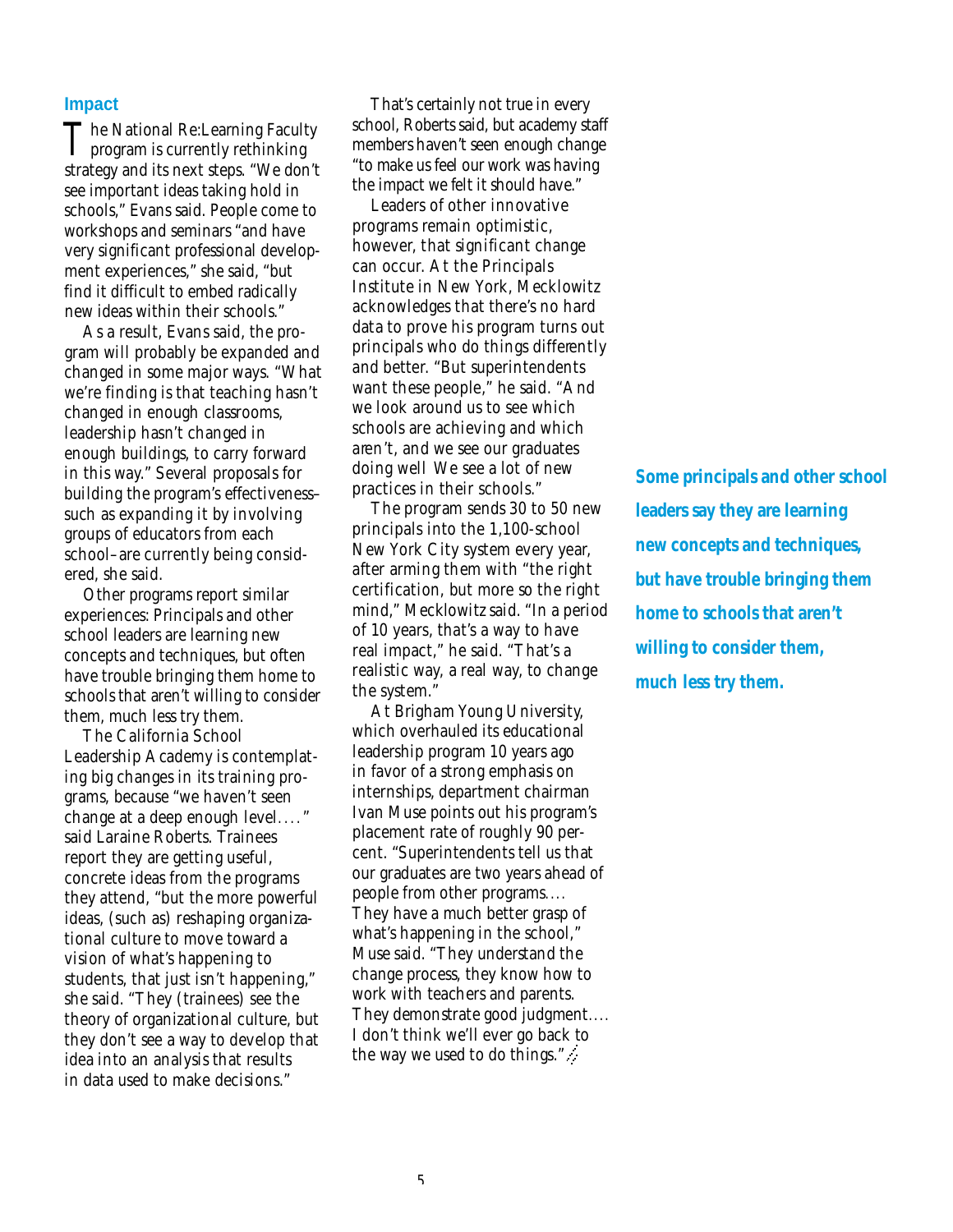#### **CENTER MISSION**

The Center on Organization and Restructuring of Schools studies how organizational features of schools can be changed to increase the intellectual and social competence The Center on Organization and Restructuring of Schools studies how organizational of students. The five-year program of research focuses on restructuring in four areas: the experiences of students in school; the professional life of teachers; the governance, management and leadership of schools; and the coordination of community resources to better serve educationally disadvantaged students.

Through syntheses of previous research, analyses of existing data and new empirical studies of education reform, the Center focuses on six critical issues for elementary, middle and high schools: How can schooling nurture authentic forms of student achievement? How can schooling enhance educational equity? How can decentralization and local empowerment be constructively developed? How can schools be transformed into communities of learning? How can change be approached through thoughtful dialogue and support rather than coercion and regulation? How can the focus on student outcomes be shaped to serve these principles?

## **CENTER PUBLICATIONS**

In the fall and spring of each year, the Center publishes an issue report offering in-depth analysis of critical issues in school restructuring, which is distributed f in-depth analysis of critical issues in school restructuring, which is distributed free to everyone on the mailing list. In addition, three briefs targeted to special audiences are offered yearly. Our bibliography is updated each year and is distributed free on request. Occasional papers reporting results of Center research are available at cost. To be placed on the mailing list and receive Issues in Restructuring Schoolplease contact Leon Lynn, Dissemination Coordinator, Center on Organization and Restructuring of Schools, University of Wisconsin–Madison, 1025 W. Johnson Street, Madison, WI 53706. Telephone: (608) 263-7575. Internet: llynn@macc.wisc.edu

> präded on recycled paper recyclable

#### **Brief No. 10 Winter 1994**

# **New Directions for Principals**

#### **ENTER ON ORGANIZATION AND ESTRUCTURING OF SCHOOLS**

nool of Education sconsin Center for Education Research iversity of Wisconsin-Madison 025 W. Johnson Street dison, WI 53706

Nonprofit Organizatic US Postage **PAID** Madison, Wisconsi Permit No. 1622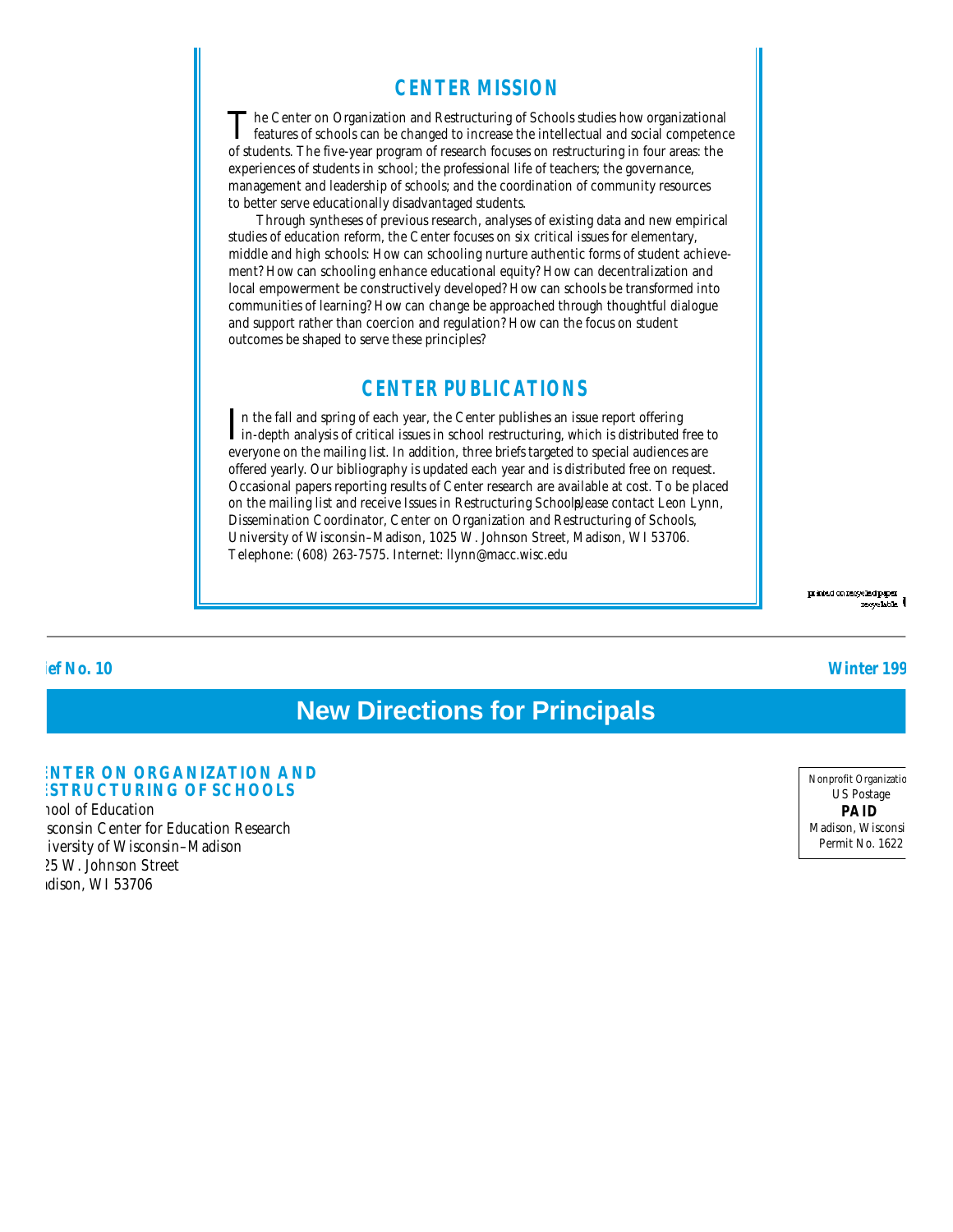

# **New Directions for Principals**

*By Leon Lynn*

P

aula Evans wasn't always convinced that a school's efforts to restructure depended on the school's principal.

"I used to think a critical mass of teachers could work around a principal who just let them be," said Evans, who directs the National Re:Learning Faculty, an educator training program, for the Coalition of Essential Schools.

"But I've come around to believing that the principal has a critical role to play," she said. "You can never depend on one phenomenal leader to change a whole school...but I really believe now that the leader is absolutely essential to successful school change."

Evans is not alone in rethinking the principalship. Since the 1980s, a growing number of educators, policymakers and analysts have been re-examining the roles that principals play in their schools, the skills and talents they need to do their jobs well, and how they can best acquire those skills and talents.

While some observers see formidable obstacles preventing changes in how principals are trained and how they perform their jobs, others point to signs that a new philosophy of school management is taking root in at least some schools.

This brief examines some of the skills that informed observers see as most critical for principals who seek to be effective leaders in restructuring schools. It also spotlights some principal preparation programs–both "pre-service" programs at colleges and universities and "in-service" programs aimed at principals already on the job. We examine some of the ways those programs try to teach those critical skills, and consider how well the programs meet the challenge of equipping principals to be effective leaders.

Finally, this brief considers whether newer methods of preparing school leaders have had any real impact on schools.

#### **General Skills**

 $A^{\epsilon}$ good principal must first possess the basic skills necessary to keep a school running, said Kent Peterson, a professor of educational administration at the University of Wisconsin–Madison, who also conducts research on school principals and shared leadership for the Center on Organization and Restructuring of Schools. That is, a principal must be well-grounded in budgeting, scheduling and the other

### **RIEF NO. 10 WINTER 1994**

| <b>Leadership Paradox</b> |   |
|---------------------------|---|
| reating a Vision          | 3 |
| reparing Principals       | 3 |
| <b>novative Programs</b>  | 4 |
| rofessional Development   | 4 |
| npa                       |   |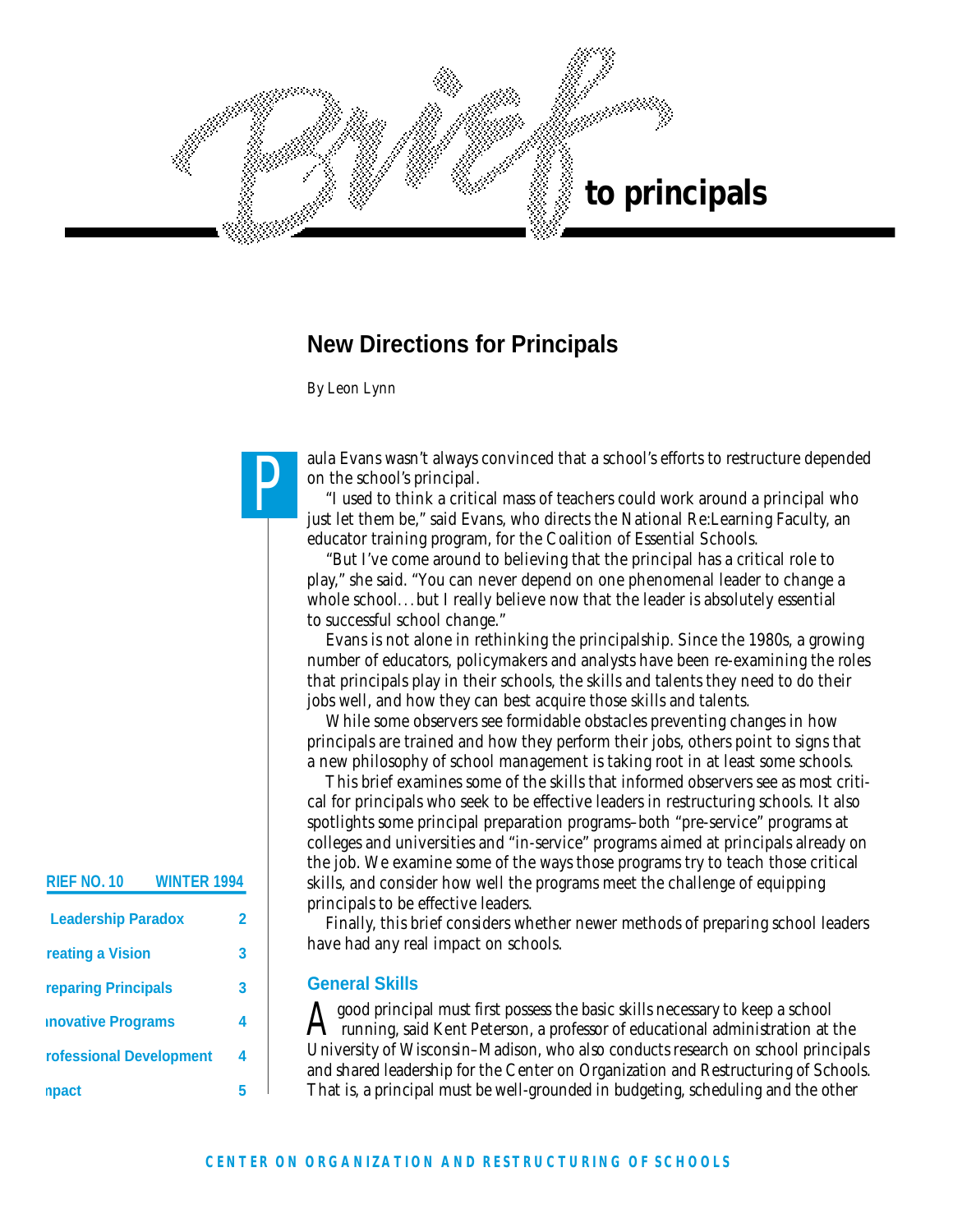nuts-and-bolts processes at the heart of a functioning school, he said.

This has long been seen as a principal's primary role in a school. But today, especially in restructuring schools, principals are also expected to be much more.

The principal must also be a "collaborative leader," Peterson said. This means guiding teachers and other staff members in an ongoing process to define the school's goals for restructuring, to develop realistic plans for achieving those goals, and to continually assess the progress the school has made.

This process relies on a "sustained mode of inquiry" created by the principal, Peterson said, by which staff members constantly re-examine their work, compare their experiences with their peers and seek solid, knowledge-based insight on ways to improve. To keep this process on track, a principal needs good interpersonal skills and the ability to resolve the conflicts that inevitably arise from serious reflection, he said.

The principal must "sustain a climate of cooperation" in the school, said Richard Wallace, who spent 12 years as superintendent of the Pittsburgh public schools before he became a co-director of the Superintendents Academy at the University of Pittsburgh. This means a principal needs "to thoroughly understand the change process," he said, and also must guide and stimulate teachers' professional development.

#### **A Leadership Paradox**

 $\bigvee$  hile a good principal must be I the person clearly in charge of developing and transmitting a school's goals for restructuring, he or she also must be open to input from teachers and other staff members, Peterson said. Responsiveness to teachers is often needed because

teachers often have more expertise on critical issues of curriculum and teaching. Also, teachers need a sense of ownership if they are to make a sustained commitment to new goals and practices. "Sometimes they (principals) need to be leaders, and sometimes they need to be followers," he said. "That may sound like a paradox, but that's what it takes."

That paradox "creates a lot of ambiguous feelings among principals," said Ken Leithwood, a professor of educational administration who heads the Center for Leadership Development at the Ontario Institute for Studies in Education. "In restructuring schools," he said, "the administrators can see power slipping away, and they're not sure what to do in its place."

The answer lies in "looking differently at power," said Paul Schwarz, a co-director of Central Park East Secondary School in New York City.

"Principals need to see themselves as having the power to get things done, not just having power over people," said Schwarz, who also serves as a mentor principal through the National Re:Learning Faculty. Through this program, principals act as mentors for other school leaders in their geographic regions.

Schwarz recalled a dilemma he faced last year at Central Park East, when budget constraints dictated that one of 12 staff members at the school would have to change job assignments. No one wanted to move, "so they came to me and asked me to do binding arbitration," he said.

Schwarz accepted the role, but in retrospect, he felt that he had made a mistake. "My agreeing to do this was, in a sense, a disempowering act for the community," he said. "By agreeing to unilaterally make the decision, even though they asked me to, I undermined our belief in a

*To ensure that teachers have the knowledge and skills they need to accept increased decision-making responsibility, a principal must guide and stimulate their professional development.*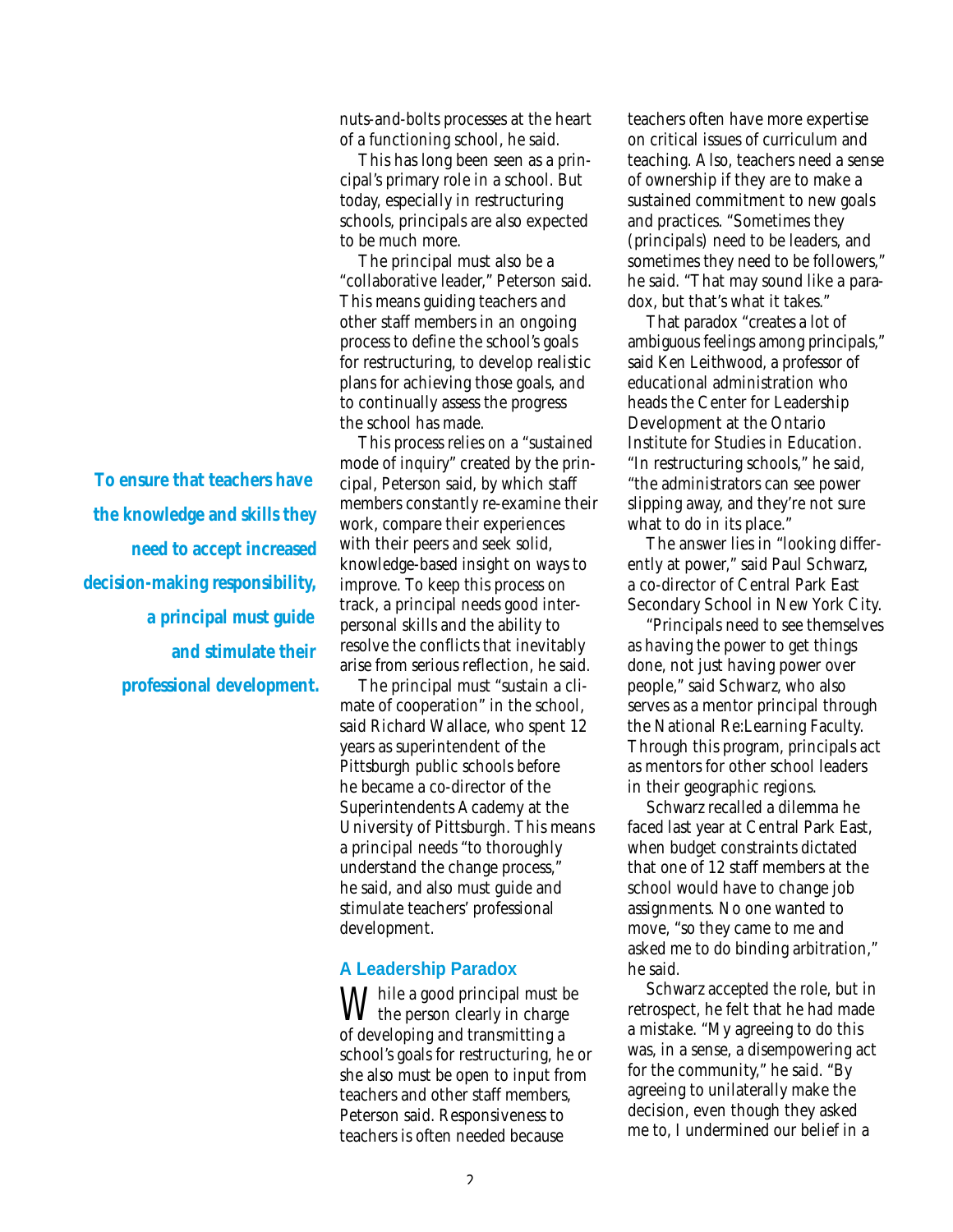*"Principals need to see themselves as having the power to get things done, not just having power over people," said Paul Schwarz, a co-director of Central Park East Secondary School in New York City.*

powerful consensual community. I shouldn't have let us off the hook."

When Schwarz announced his decision–he felt that a 12th grade teacher should move to the 8th grade–"it raised complicated new issues for everyone," he said. "Now we were really in a mess, because I had agreed to be a binding arbiter in a community that believes it has the right to question all decisions."

A new plan was proposed: A special committee of teachers and administrators was created, and met daily until it reached a decision. In this way, Schwarz played a key role in the decision process but maintained the principle that the staff (including the principal) was the highest decision making group in the school, and that all decisions are made by consensus.

In the end, the committee made the same decision Schwarz had proposed, "but if we had come up with something different, I would have supported it," he said.

#### **Creating a Vision**

 $\rm A$  good principal needs to be with  $\rm A$  ing to share leadership, but it good principal needs to be willnevertheless remains the principal's job to focus and maintain the school's vision, said Wallace of the University of Pittsburgh. This means keeping specific goals and principles in mind, he said, and leading the staff away from potential distractions.

Too many schools stray from their basic mission of "developing the rational processes of the individual," he said. Schools can get bogged down by trying to address certain "attitudinal issues" as well. A student's feelings toward particular lifestyles, for example, "should not be the province"

of education," he said. "Let the home take care of those issues."

This doesn't mean that principals should ignore the world beyond the school gates, Wallace said. Quite the contrary: As the nation's demographics change rapidly, principals must pay more attention than ever to cultural diversity and other social issues. Urban principals in particular need to understand issues of poverty, "and what children of poverty are likely to bring with them to school, in terms of attitudes and behavior," he said.

But the vision a principal crafts for a school must be focused on learning and how learning takes place within different modes of instruction, and must be rooted in "specific philosophical, psychological and curricular and instructional assumptions," Wallace said.

Scott Thomson, executive secretary of the National Policy Board for Educational Administration, also sees the principal's primary task as "creating a learning environment," with a focus on classroom instruction as its center.

"Non-instructional" concerns, such as dropout prevention or coordinating community and social services for students, can help create a school environment where learning can take place, he said. But principals can easily get sidetracked by the demands of starting and sustaining such programs, and can thereby lose that focus on learning, classroom practice and curriculum. "Learning doesn't happen automatically just because the school has a good breakfast program," he said.

Other observers point out that each restructuring school must craft a unique vision. Certainly, some central themes should guide a principal in developing that vision, said Bemard Mecklowitz, a former chancellor of the New York City school system and director of the Principals Institute, a leadership training program conducted by the Bank Street College of Education in New York and the city's board of education.

Those underlying themes include a strong emphasis on curriculum development, a democratic process for pursuing and continually reexamining the school's goals, and opening up that process to meaningful input from parents, students and the rest of the school's community, Mecklowitz said. "That's all part of what has to happen. But how you customize that vision depends on where you are working, and the mix of people you are working with. The vision must reflect that school's particular strengths, weaknesses, community and history."

#### **Preparing Principals**

 ${\rm A}$ s the "job description" of a prin-<br> ${\rm A}$ cipal has grown more demandin cipal has grown more demanding and complex, a growing number of educators and scholars have criticized the training programs that have prepared people for the job.

Traditional preparation programs– usually pre-service programs based in colleges or universities, which award certification and advanced degrees– rarely concentrate on the challenges principals actually face in real schools, said Joseph Murphy, chairman of the department of educational leadership at Vanderbilt University. These programs typically require students to attend lectures on educational theory and write papers, he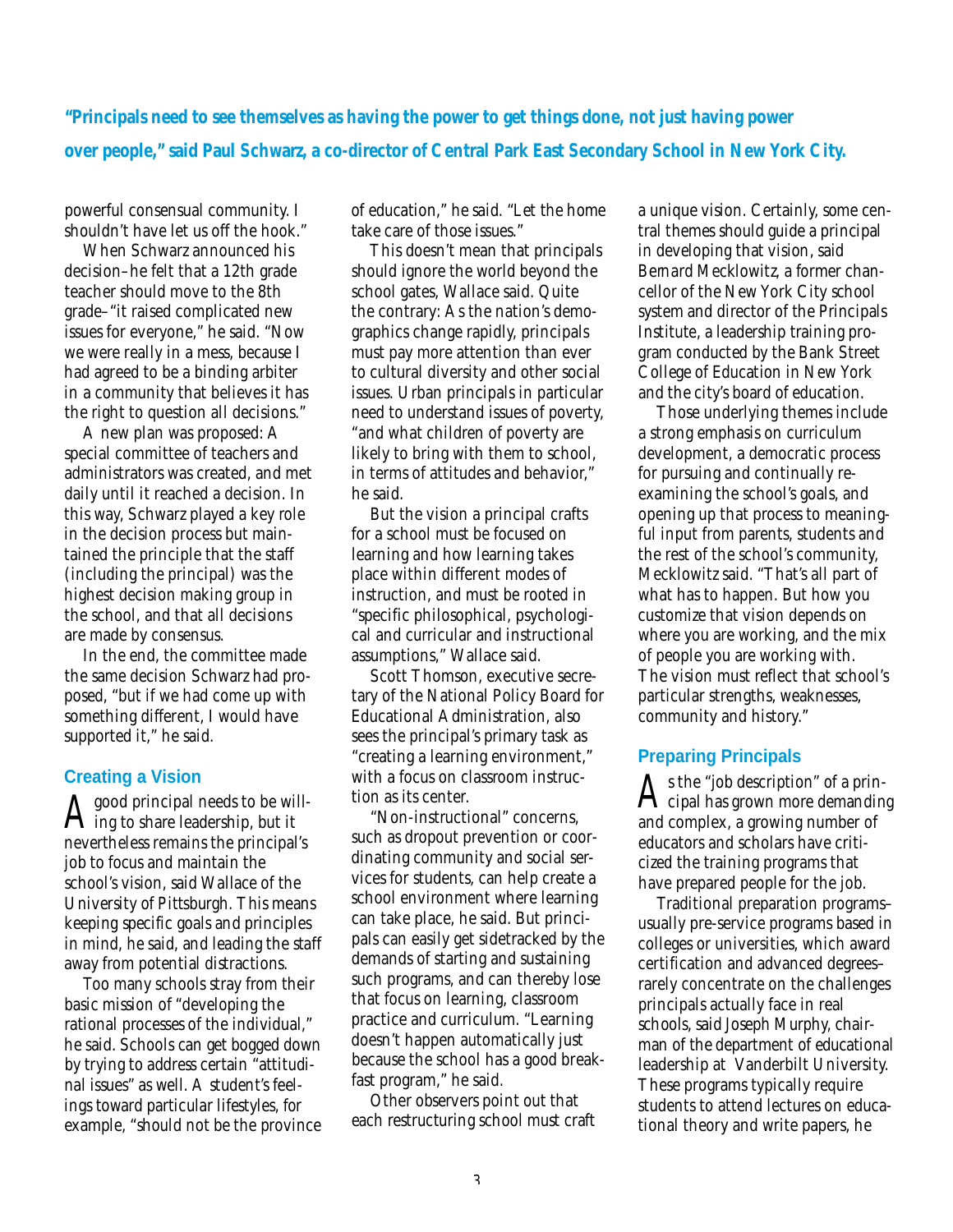*Improving principal-education programs means adopting new methods of instruction and preparation aimed at "blending the academics and practice," said Joseph Murphy, chairman of the department of educational leadership at Vanderbilt University.*

said. Most require little or no field work, such as an internship, that could give students practice dealing with real school problems.

Most programs still reflect a "behavioral science approach" to school leadership developed during the late 1940s and early 1950s, Murphy said. In this approach, schools prepare principals by teaching courses in sociology, policy, economics and educational theory.

A principal certainly needs a grasp of educational theory and professional knowledge, "but knowledge by itself doesn't help," Murphy said: Students also need a real-world context into which they can plug that knowledge, or it doesn't do them any good.

Murphy also noted that since most pre-service programs are not highly selective in admissions, they end up awarding degrees and certification to some people who really aren't cut out to be dynamic school leaders.

Trying to fix this system means going a lot further than simply changing the curriculum of educational administration programs, he said. It means adopting new methods of instruction and principal preparation aimed at "blending the academics and practice."

During the past five years or so, reform has indeed begun to take

hold in many pre-service programs, and "there's been a systematic rethinking of priorities," said Murphy, spurred in part by government efforts to improve schools and student achievement, particularly state-level initiatives.

Even though "the evidence is overwhelming" that most preservice programs still rely on classroom lectures and paper-writing as their main methods of instruction, Murphy finds that more programs are now requiring students to serve internships, or mentorships that pair them with experienced, successful principals.

#### **Innovative Programs**

The St. Louis-based Danforth<br>Foundation, for example, has The St. Louis-based Danforth provided funding and guidance to 20 universities interested in connecting their preparation programs with school districts pursuing reform, said Peter Wilson, director of the foundation's school leadership program. Each school district made a major commitment to providing internships for university students, he said, "so they could really learn the job."

Another example: At Bernard Mecklowitz's five-year-old program at the Bank Street College of Education in New York, each pre-service student serves a five-month internship under the direction of a principal/mentor. This 18-month master's degree program serves teachers and other New York school employees exclusively. Except for the months they spend as interns, students are expected to continue performing their regular jobs during the program, while taking classes at night.

The program is rigorous but rewarding, said Kathy McCullough, a graduate who is now director of the Earth School, an alternative elementary school program in New York that stresses integrated curriculum and a child-centered approach to learning.

In addition to real-world administrative experience, McCullough said the program gave her access to a rich network of faculty members–including many ex-principals–and fellow students. "I can talk to people who know how to work the system and get what you want for your school," she said. "When a situation comes up at my school, these are the people I think of calling."

#### **Professional Development**

N umerous innovative programs also offer training and guidance to principals already on the job.

The California School Leadership Academy, for example, was established by the state's education department in 1984. The program aims to strengthen the instructional leadership skills of school leaders and, hopefully, thereby improve student achievement. More than 9,000 principals and other school leaders have received training through the program since then.

During a series of multi-day trainings, usually at least 10 during a period of two or three years, principals are shown concrete ways to analyze their practice and improve it, said Laraine Roberts, the academy's director of research and development. The goal, she said, is to help school leaders bridge the gap between theory and practice, and develop "an accessible knowledge base they can use in their schools" as they pursue meaningful reform.

The Coalition of Essential Schools has tried to provide solid real-world training through such programs as the National Re:Learning Faculty, said director Paula Evans. This program takes a broader approach to developing school leadership: the 250 educators now enrolled are mostly teachers. The goal is to create a national cohort of practitioners focused on "building reform around what teachers and principals need," Evans said.